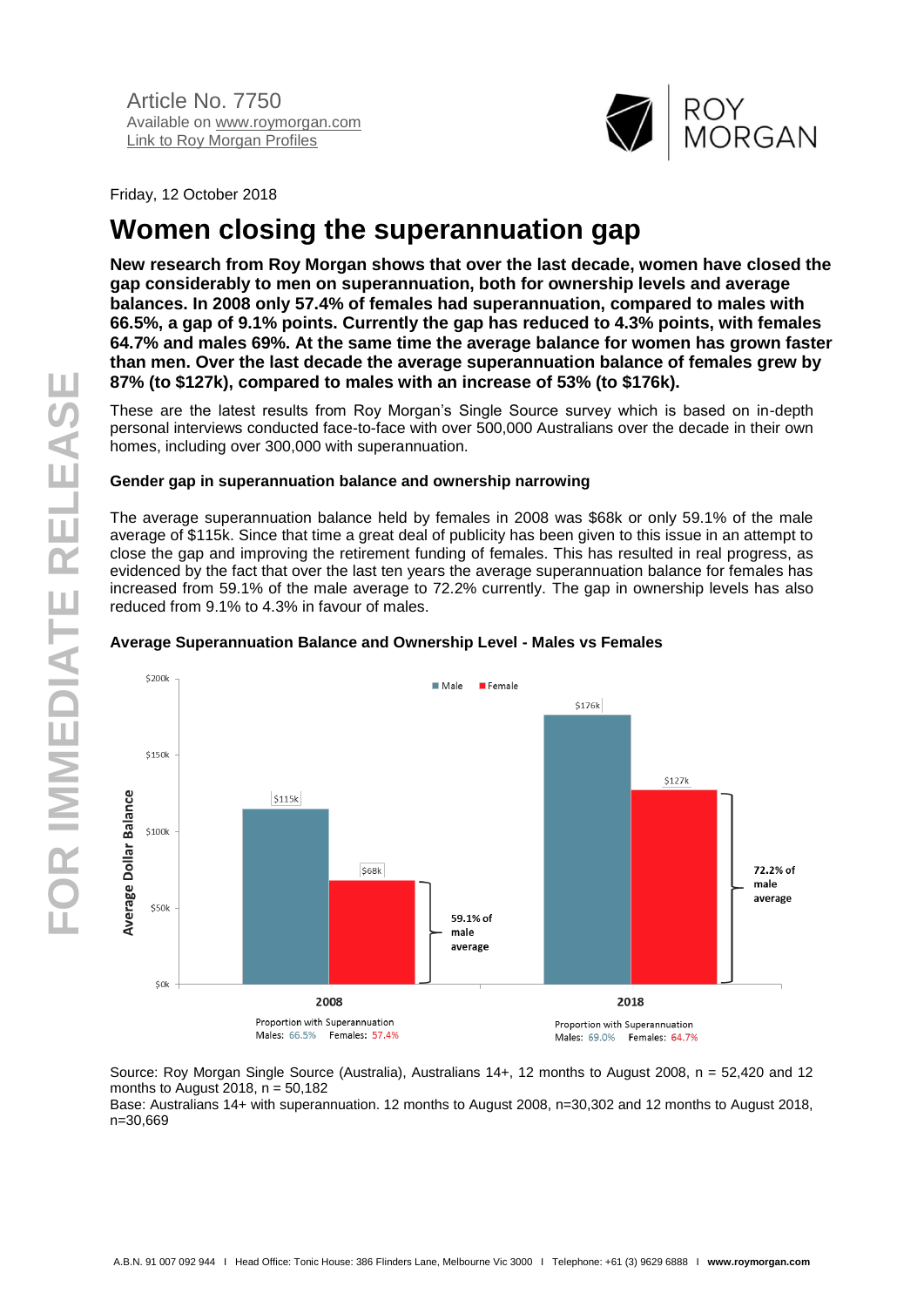#### **All female age groups closing the balance gap.**

The following chart shows that all female age groups have been closing the gap in superannuation balances on their male counterparts over the decade. The biggest gain was made by the 50 to 59 female group which improved by 15.2% points, going from only 54.5% of the male average in 2008 to 69.7% in 2018. The other groups to show big improvements were those aged 35 to 49 (up 14.2% points to 75.4%) and the 60+ segment, up 9.8% points (to 72.1%). Females over 60 have the lowest incidence of superannuation but they have higher balances than younger females due to contributing for longer.

The female age that is closest to the male average is the 14 to 34 segment with 85.6%, having increased marginally from 83.9% over the decade.

The fact that compulsory superannuation has had another decade to impact the market , combined with the increased focus on women's superannuation, are contributing factors to closing the gap across all age groups.



# **Average Female Superannuation as Proportion of Male Average by Age**

Source: Roy Morgan Single Source (Australia). Australians 14+, 12 months to August 2008, n= 52,420 and 12 months to August 2018, n=50,182.

Base: Female Australians 14+ with superannuation. 12 months to August 2008, n=14,964 and 12 months to August 2018, n=14,832

#### **Lower female income impacts superannuation**

There are obviously a number of factors impacting on the superannuation for females being lower than males. Apart from the potential for loss in superannuation contributions with interrupted employment, the most likely cause is the fact that females with superannuation and who are employed, have much lower average incomes than working males.

The following chart shows that females with superannuation who currently work, have an average income of \$60.0k compared to males with \$80.4k. This means that the average income of females is equal to only 74.6% of the male average, a figure that is very close to the gap in the average superannuation seen earlier where they have only 72.2% of the male average.

Females across all age groups shown here who currently work, have much lower average incomes than males. It is most likely that the lower average income of females with superannuation is due to the fact that nearly half (46.2%) of employed females work part -time, compared to only 20.4% of males.

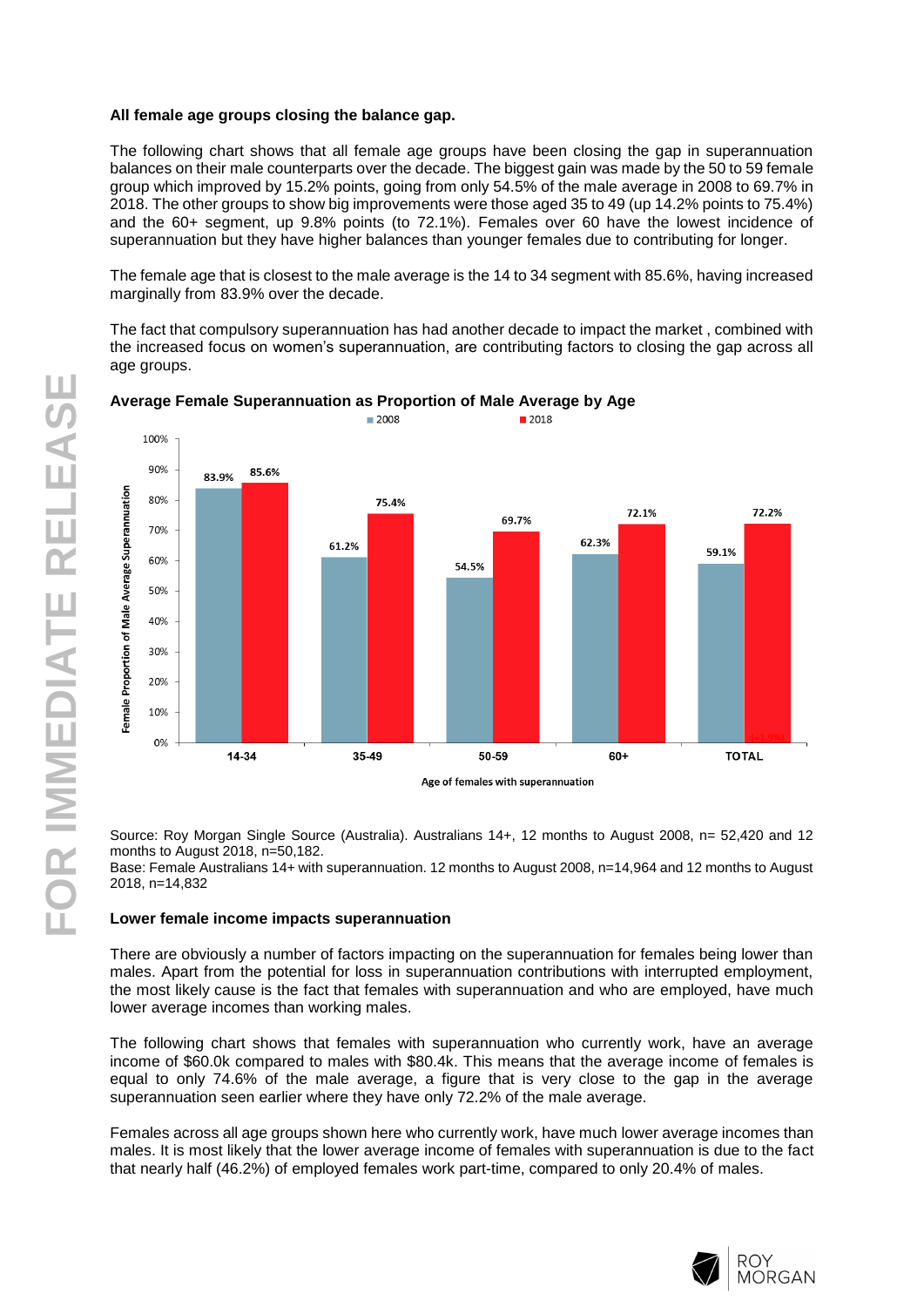

# **Average Income of Workers <sup>1</sup> with Superannuation - Males vs Females**

Source: Roy Morgan Single Source (Australia), Australians 14+, 12 months to August 2018, n= 50,182. Base: Australians 14+ with superannuation and working<sup>1</sup>. Males, n=12,416. Females, n=10,805. 1. Full and part time.

#### **Norman Morris, Industry Communications Director, Roy Morgan says:**

*"Good progress has been made over the last decade regarding the average female superannuation balance and ownership levels and as a result they are closing the gap on males. The current gap shows that the average female represents 72.2% of the male superannuation average and although it still has a long way to go, it is a significant improvement on the 59.1% recorded in 2008. The gap in ownership of superannuation has also narrowed from 9.1% to only 4.3% .*

*"Despite real gains in employment for women over the last decade, they still lag men in terms of full time employment and as a consequence a greater proportion of women are in part time work with its associated lower annual income. This contributes to average incomes of only around 75% of the male average, which in turn leads to lower superannuation contributions and balances compared to males.*

*"In addition to problems associated with lower average incomes, females are more likely to have interrupted employment. However despite these negative factors operating against them, women have made gains in closing the superannuation gap to men .*

*"Generally both sexes are still unlikely to fund an adequate retirement entirely from superannuation unless contribution levels are increased and continue higher for several decades. Currently, we have seen in the newly released ['Roy Morgan Wealth Report'](http://www.roymorganonlinestore.com/Browse/Australia/Banking-and-Finance/Wealth-Reports/Roy-Morgan-Wealth-Report.aspx) that there is a need for a more holistic understanding of an individual's net wealth that goes beyond superannuation and includes other investments, home ownership, debt levels, personal and household incomes, bank accounts, financial attitudes and other factors that have the potential to have a major impact on retirement funding.*

*"To understand more about superannuation and its role in retirement funding, simply ask Roy Morgan."*

**To learn more about Roy Morgan's superannuation data, call**  (**+61) (3) 9224 5309 or email [askroymorgan@roymorgan.com](mailto:askroymorgan@roymorgan.com) .**